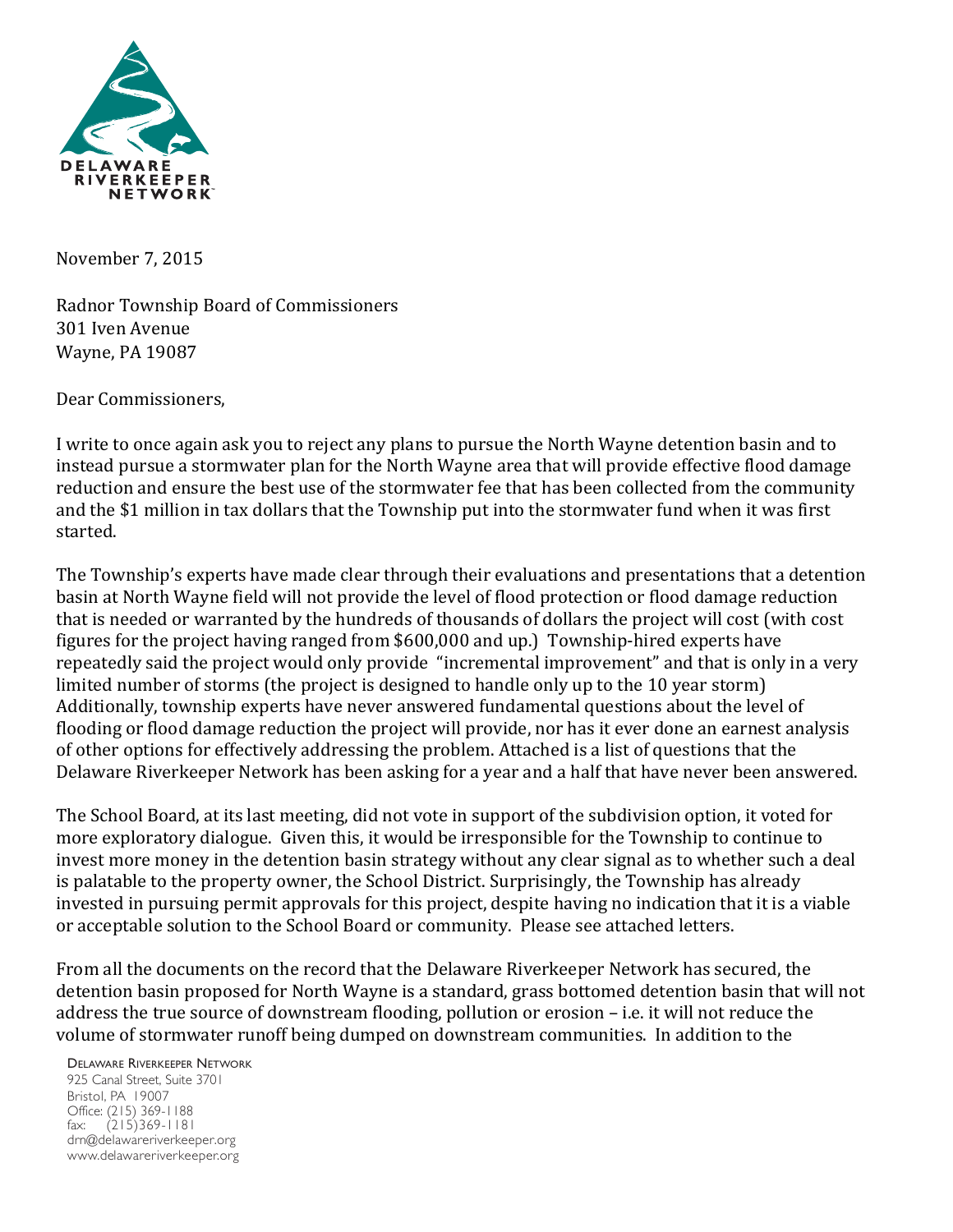proposed project's inability to provide the improved stormwater management the community needs, detention basins such as the one proposed for North Wayne field is inviting a hazard, particularly given its location as part of a park where children play. The attached information sheet explains some of the dangers of detention basins, which do not exist for the other more effective stormwater strategies that could and should be implemented in Radnor.

It is time to stop advancing a controversial and divisive project that will not provide the level of protection wanted or needed by Radnor residents. Instead, it is time to use the hard earned tax dollars and stormwater fees collected from Radnor residents to pursue truly effective and safe stormwater strategies in the Township. If you have any questions or would like any further information, please do not hesitate to contact me.

Respectfully,

Mayo 16. vou Rom

Maya K. van Rossum the Delaware Riverkeeper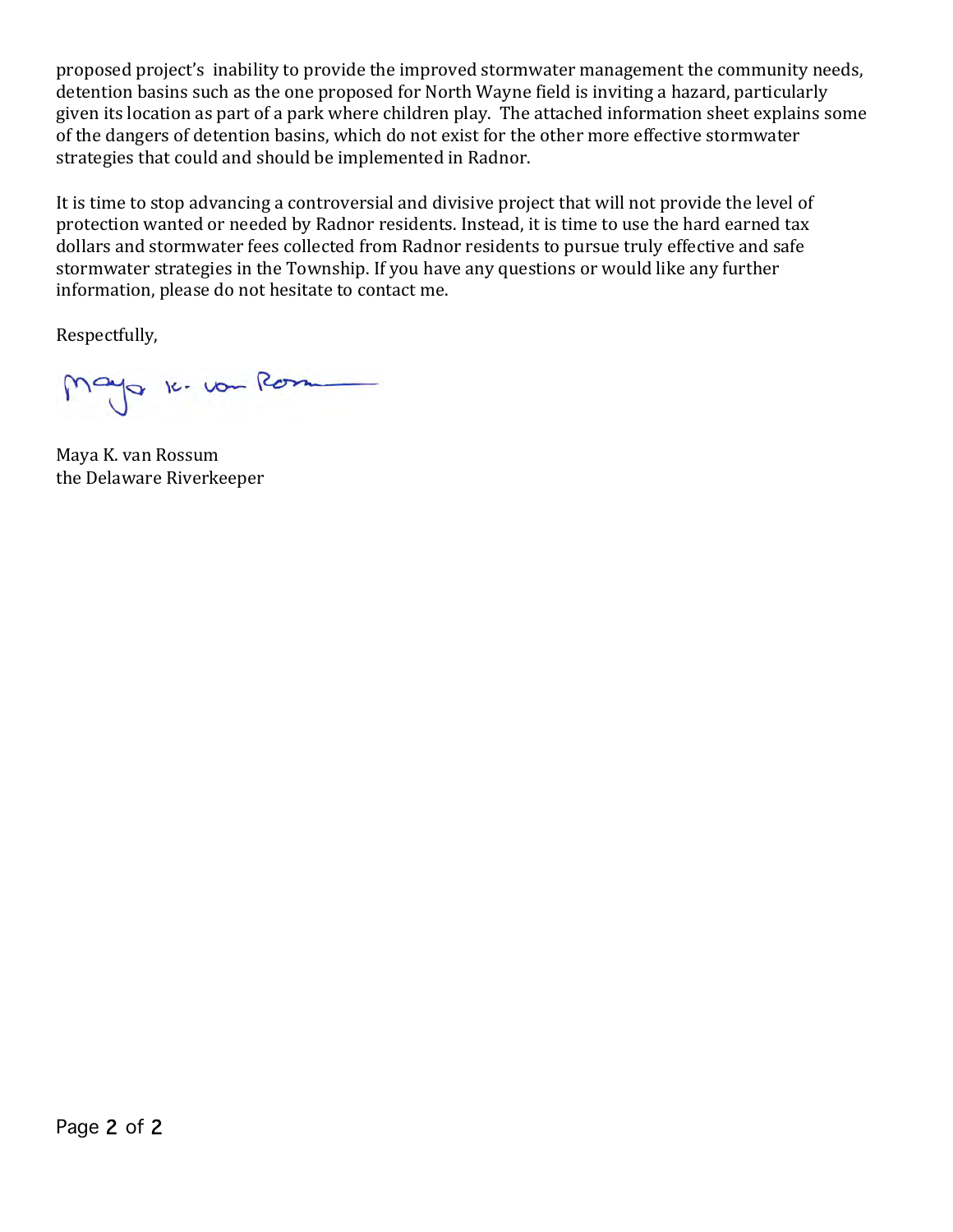

To: Radnor Township Commissioners Date: Iune 30, 2014 Re: North Wayne Park Detention Basin Proposal

The Delaware Riverkeeper Network would like to see the following questions answered regarding the North Wayne Park Detention Basin Proposal:

- $\mathcal{F}$  The project is described as providing only "incremental improvement" to the frequency of flooding - what is "incremental improvement"?
- $\mathcal{F}$  Did you use actual rainfall data in your calculations and modeling or did you simply use presumed rainfall curve numbers found in guidance?
- $\mathcal{F}$  What kinds of flood damages are to be reduced or avoided with this project? First floor flooding? Basement flooding? Property erosion? Garden damage?
- $\mathcal{F}$  What is the level of flood reduction that will be obtained from the proposed detention project i.e. how many inches or feet will flood waters be lowered?
- $\mathcal{F}$  What is the level of flood damage reduction that will result? Telling us how much the water level will lower is helpful but we also need to know what will be the reduction in damages – how much and what kind of damages will be reduced or avoided? What is the economic value of the damage avoidance?
- $\mathcal{F}$  What is the full economic cost of the detention project being proposed?
- $\mathcal{F}$  Why is the project only providing for a "small measure of water quality" benefit?
- $\mathcal{F}$  Why is there no upstream or downstream compliment to this project to address volume and damages?
- $\mathcal{F}$  How much of the field and space would be left for public use and play if this project were to move forward?
- $\mathcal{F}$  Will the Township have to buy the field from the School District? If so at what cost?
- $\infty$  Chagrin Valley Associates, according to a 5/6/2014 presentation slide states that they were asked to answer "what is the most that can be done to control stormwater at that location" -North Wayne Park – why were they not asked the question: what is the best comprehensive strategy, or set of possible options, for reducing flood damages in North Wayne?
- $\degree$  According to the 5/6/2014 PowerPoint presentation, "Due to space limitation none of the options can meet current water quality regulations and will require partial waivers from infiltration, water quality and stream bank erosion permit requirements." What permits will be required and from whom?
- $F$  If it is true that waivers of law would be required for the proposed project to proceed, what specifically are those waivers for and who would issue them?
- $\mathcal{F}$  What are all of the permits and approvals required for this project to proceed?

DELAWARE RIVERKEEPER NETWORK

925 Canal Street, Suite 3701 Bristol, PA 19007 Office: (215) 369-1188 fax: (215)369-1181 drn@delawareriverkeeper.org www.delawareriverkeeper.org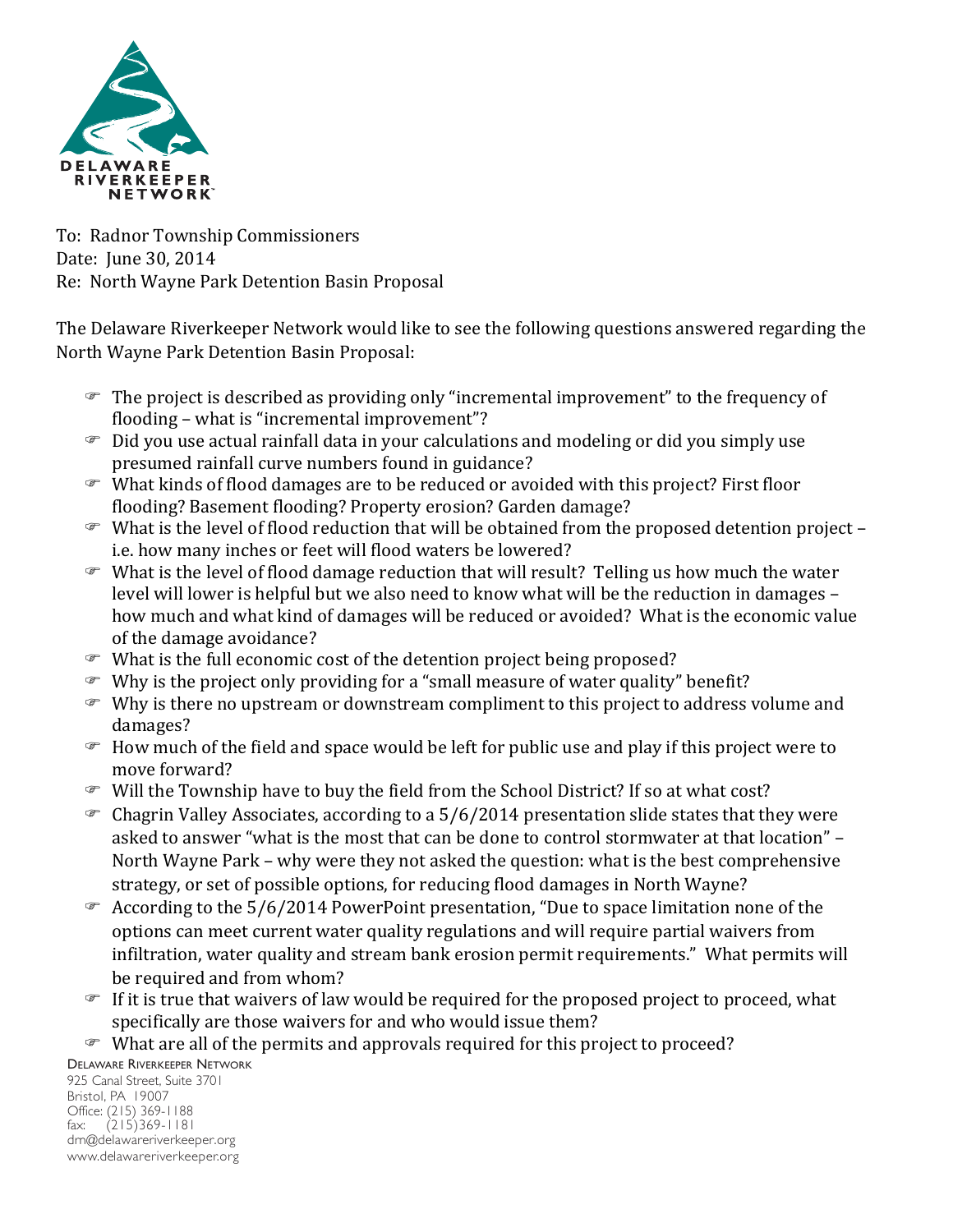- $\mathcal{F}$  Why is the Township characterizing the Park property as theirs when it belongs to the school district? (CVE March 28, 2014 project summary)
- $\blacktriangleright$  What alternatives have been considered and what level of flood reduction, flood damage reduction, and cost is associated with each individually and/or collectively?
- $\mathcal F$  If \$623,599 is spent on this project what is the likelihood of this community benefitting from another project to take it beyond just the "incremental" benefits of this project?
- $\mathcal{F}$  It has been said there will be incremental water quality benefits that may be received but with no quantification of what that means. What will be the quantity and value of the water quality benefit?

# **Our Request:**

The Delaware Riverkeeper Network urges a comprehensive approach to resolving the flood damages issue in North Wayne that includes the following 4 elements:

- $\circ$  Projects/components that will reduce the volume of runoff before it reaches the North Wayne Park and downstream communities, thereby addressing the cause of the problem;
- $\circ$  Projects/components downstream of North Wayne Park that directly address flood damages to the degree possible and contribute further to reducing the volume and velocity of runoff that proceeds to downstream residents including things such as, addressing erosion issues by revegetating streamside lands, installing rain gardens or other onsite projects to further reduce runoff volume, considering voluntary buyouts and/or home elevation projects recognizing the reality that a number of the properties at issue were built in floodplains, wetlands and former water features:
- $\circ$  Committing to a strengthened township stormwater ordinance primarily focused on the reduction of runoff volume from both new development and redevelopment sites to be completed within a 6-month period to ensure every opportunity to avoid and reduce runoff volume in the future;
- $\circ$  Committing to undertake a complete and comprehensive plan for addressing the flooding problems in Radnor Township that is focused on volume reduction and restoring the natural effectiveness of streams and their floodplains to hold and carry floodwaters;
- $\circ$  If a project is to be implemented at the Park it must be one that does not interfere with the School District and public use of this important piece of community open space and that further reduces stormwater volume, thereby preventing it from being dumped on downstream residents.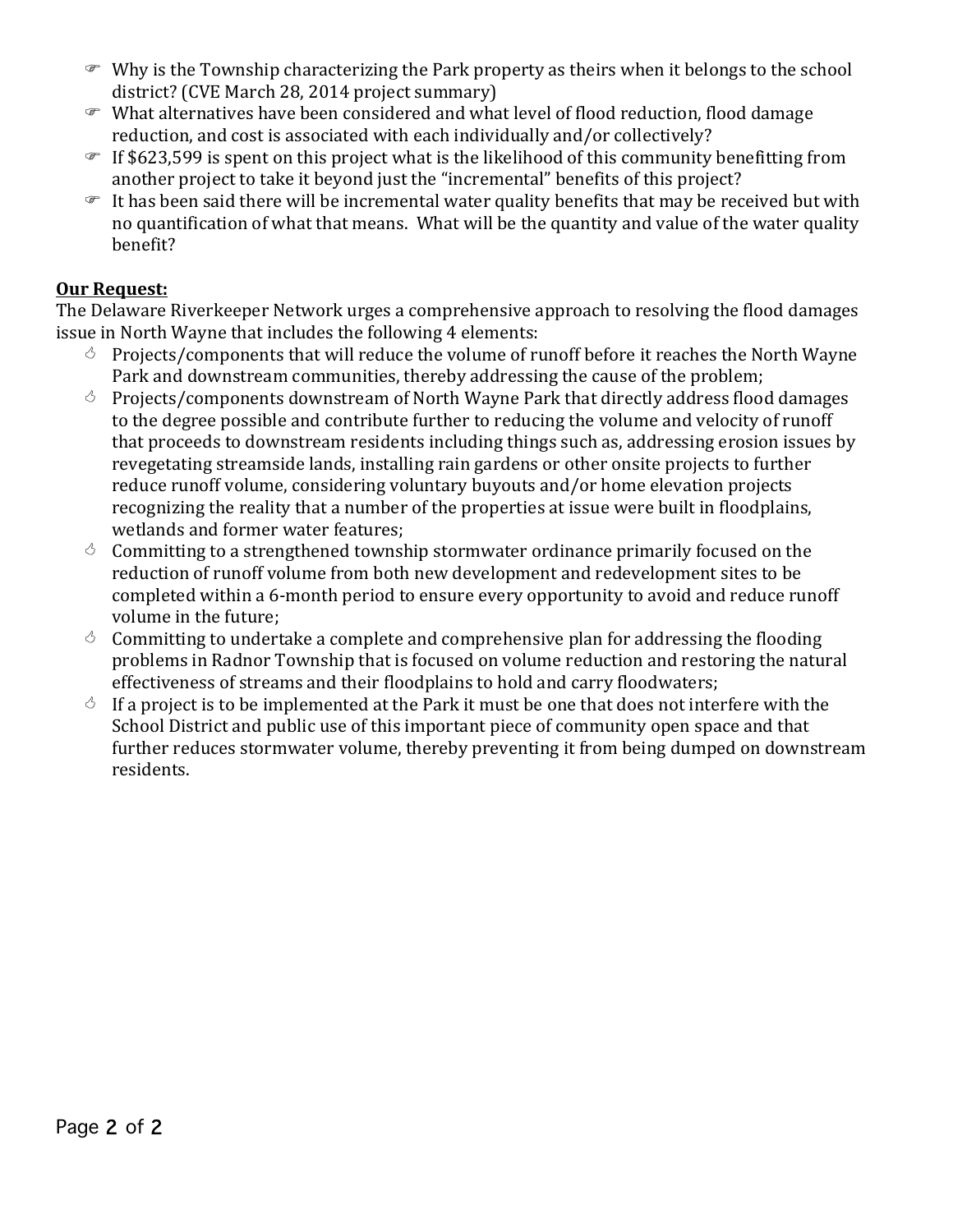

#### **Memorandum**

From: Maya K. van Rossum, the Delaware Riverkeeper

To: Delaware County Conservation District, Media, PA, Attn: Ed Magargee (MagargeeE@co.delaware.pa.us) Re: Permit Application Documents for the North Wayne Park Improvements, Radnor Township, Delaware County, 6/1/2015

## Date: July 1, 2015

## **Application Completeness Review by the Delaware Riverkeeper Network**

\_\_\_\_\_\_\_\_\_\_\_\_\_\_\_\_\_\_\_\_\_\_\_\_\_\_\_\_\_\_\_\_\_\_\_\_\_\_\_\_\_\_\_\_\_\_\_\_\_\_\_\_\_\_\_\_\_\_\_\_\_\_\_\_\_\_\_\_\_\_

1. *Regarding "Sequence of BMP installation and removal" and "Sequence of PCSM BMP implementation or installation"* Comment: the submission is not complete because the construction sequence for the basin is not included.

## 2. *Regarding "Maintenance program"*

Comment: the submission is not complete because there is no maintenance program provided for the basin and plantings.

## 3. *Regarding "Net change in volume and rate of stormwater"*

Comment: the submission is not complete because there is no information/calculation for items listed below.

- a) Removal of existing infiltration and the impact that has on increasing runoff;
- b) Impact on time-of-concentration for storms larger than the 10-year storm (since a new and larger culvert is being installed flowing out of the basin, and the basin does not reduce impacts of storms larger than the 10-year storm);
- c) Impervious cover impact of "future shed";
- d) Increase in stormwater runoff due to tree removal;
- e) Increase in stormwater runoff due to sports field underdrainage, and the associated decrease in infiltration.
- f) Stormwater benefit (if any) provided by proposed vegetation in the basin (which is also not clearly defined)

## 4. *Regarding "Written description of PCSM BMP's, "Specifications for all permanent PCSM BMP's Provided"* Comment: Planting and seeding is not completed.

- a) The sports field seed mixture is chosen, but by brand name only (not species names); the DCCD requirements on Drawing 13 of 16 clearly states: "show all seeding, mulching and soil amendment specifications on a detail sheet. References to a standard seed mixture are not acceptable."
- b) There is no specification for the basin plantings/seeding (other than generalized instructions).

5. *The drawings are all labeled "Preliminary."* Is this an acceptable format for obtaining a review of "completion"? When will "Final" drawings be available for review by the public, and how will the public be notified?

6. *The property is not owned by Radnor Township, the applicant.* It is owned by the Radnor Township School District. The District has not given permission yet for this work to be completed (upon request, DRN can provide a letter that was written by the School District on this subject).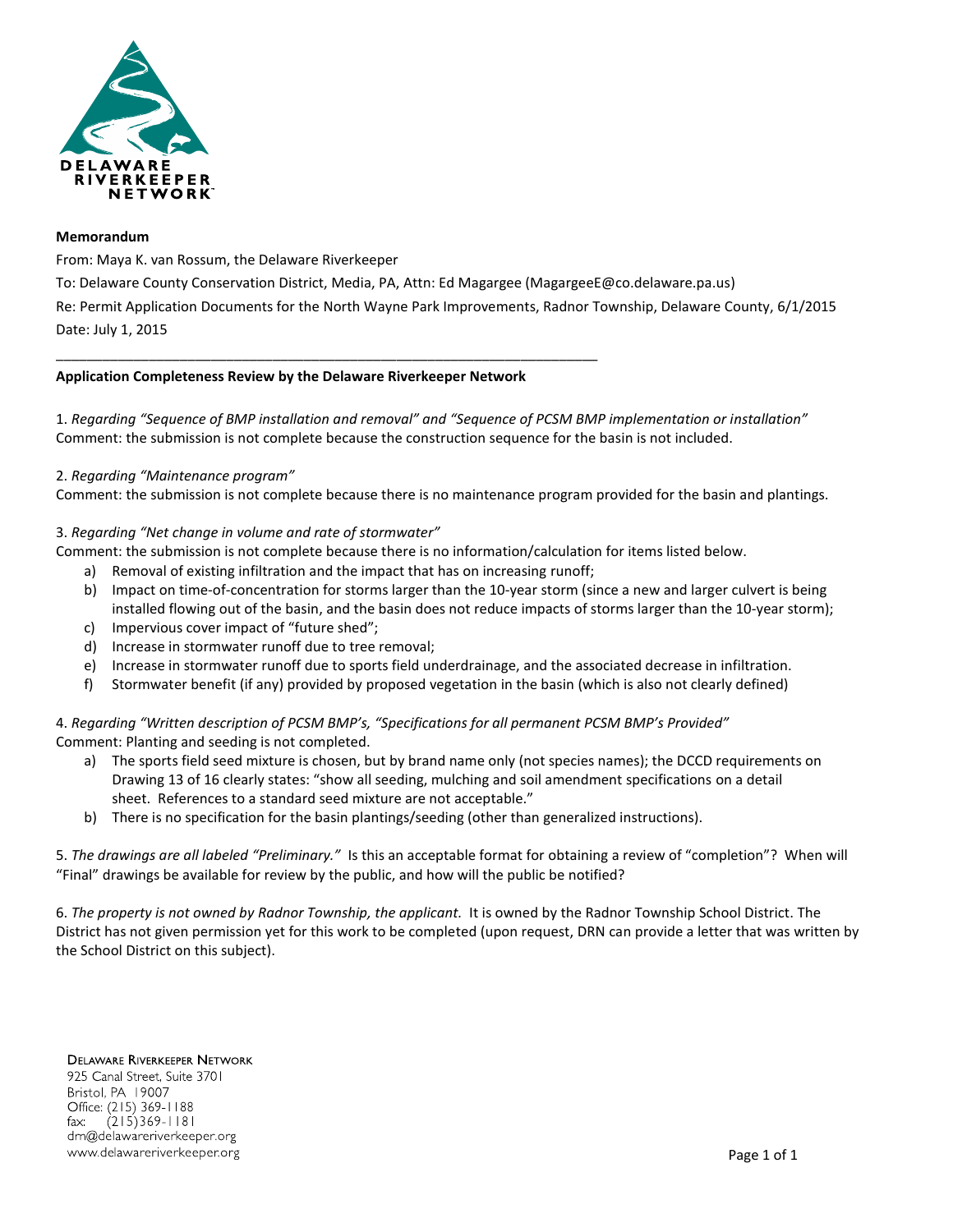

#### **Memorandum**

From: Maya K. van Rossum, the Delaware Riverkeeper, and John Nystedt, RLA, LEED AP BD+C

To: Delaware County Conservation District, Media, PA

Attn: Ed Magargee (MagargeeE@co.delaware.pa.us)

Re: Permit Application Documents for the North Wayne Park Improvements, Radnor Township, Delaware County, 6/1/2015 Date: September 14, 2015

## **Application Review by the Delaware Riverkeeper Network, identifying technical deficiencies**

\_\_\_\_\_\_\_\_\_\_\_\_\_\_\_\_\_\_\_\_\_\_\_\_\_\_\_\_\_\_\_\_\_\_\_\_\_\_\_\_\_\_\_\_\_\_\_\_\_\_\_\_\_\_\_\_\_\_\_\_\_\_\_\_\_\_\_\_\_\_

- 1. Regarding "Net change in volume and rate of stormwater," the documentation is inadequate because there is no information/calculation for items listed below.
	- a. Removal of existing infiltration and the impact that has on increasing runoff;
	- b. Impact on time-of-concentration for storms larger than the 10-year storm (since a new and larger culvert is being installed flowing out of the basin, and the basin does not reduce impacts of storms larger than the 10-year storm);
	- c. Impervious cover impact of "future shed";
	- d. Increase in stormwater runoff due to tree removal;
	- e. Increase in stormwater runoff due to sports field underdrainage, and the associated decrease in infiltration;
	- f. Stormwater benefit (if any) provided by proposed vegetation in the basin (which is also not clearly defined – while township officials have asserted there will be healthy native vegetation in the basin as opposed to simply mowed turf grass, the plans do not confirm such a plan.).
- 2. Regarding the Erosion and Sediment Control Plan and Details, Sheet 13 of 16, the permanent seed mix specified is typical lawn, using primarily perennial grass species. No accommodation for diverse native species for the wet areas and basin bottom is shown. The specified permanent seed mix specified will not survive well in the inundation and wet soil conditions. Native perennials, native cool season grasses and native warm season grasses adapted to each area of the proposed basin should be specified.
- 3. No planting design is included that is properly associated with the two water pooling areas in the basin that are shown on the drawings – the planting design documentation is inadequate.
- 4. Regarding "Written description of PCSM BMP's, "Specifications for all permanent PCSM BMP's Provided," the planting and seeding documentation is not adequate.
	- a. The sports field seed mixture is chosen, but by brand name only (not species names); the DCCD requirements on Drawing 13 of 16 clearly states: "show all seeding, mulching and soil amendment specifications on a detail sheet. References to a standard seed mixture are not acceptable."
	- b. There is no specification for the basin plantings/seeding (other than generalized instructions).
- 5. Regarding the Post Construction Stormwater Management Plan, Sheet 16 of 16, the text only covers pervious pavement. It should also address the stormwater basin. For instance, sediment cleaning and vegetative management needs to be specified. Documentation is inadequate.

#### **DELAWARE RIVERKEEPER NETWORK**

925 Canal Street, Suite 3701 Bristol, PA 19007 Office: (215) 369-1188  $(215)369 - 1181$ fax: drn@delawareriverkeeper.org www.delawareriverkeeper.org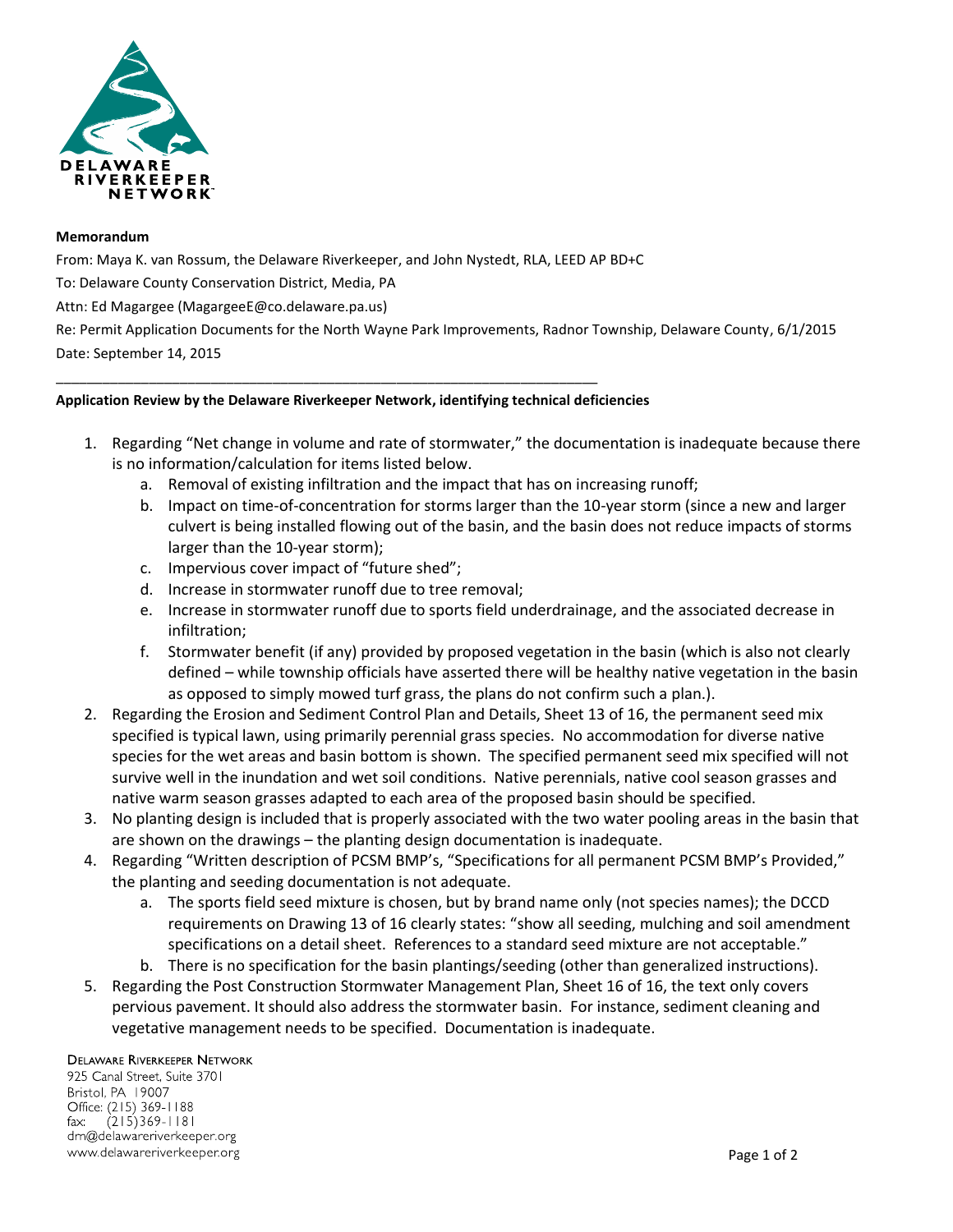- 6. No soil borings were done at the location of the pervious pavement. Were infiltration tests done there? In urbanized areas such as this park, infiltration rates can vary greatly within short distances, so the soil borings done at the ball fields are not necessarily indicative of the actual infiltration at the pervious pavement area. Infiltration rates need to be verified at the actual location of the pervious pavement, and the depth of stone storage (stormwater storage) may need to be adjusted accordingly.
- 7. There are no special construction requirements listed for limiting compaction at the bottom of the basin. This is necessary for maximizing infiltration, which is good for the stormwater management, even if not accounted for in the stormwater calculations. Documentation is inadequate.
- 8. Regarding "Sequence of BMP installation and removal" and "Sequence of PCSM BMP implementation or installation," the documentation is not adequate because the construction sequence for the basin is not included.
- 9. Regarding the "Maintenance program," the documentation is not adequate because there is no maintenance program provided for the basin and plantings.
- 10. The property is not owned by Radnor Township, the applicant. It is owned by the Radnor Township School District. The District has not given permission yet for this work to be completed (upon request, DRN can provide a letter that was written by the School District on this subject).
- 11. The application materials and review should consider the 303(d) water quality status of the receiving stream, potentially applicable TMDLs (nor or in the future), and whether the proposed detention basin will adversely impact the receiving stream's water quality. Furthermore, the Pennsylvania Department of Environmental Protection (PADEP) has proposed changes to the PAG-13 NPDES General Permit for Discharges from Small MS4s and the new rules will have a large impact on regulatory requirements for stormwater management. Gulph Creek is impaired for metals and siltation. These new rules will require that MS4s discharging to impaired surface waters implement specific best management practices that will achieve pollutant reduction to existing pollutant loading. The Township and County would be better served by addressing stormwater using the most progressive management practices instead of the proposed standard detention basin.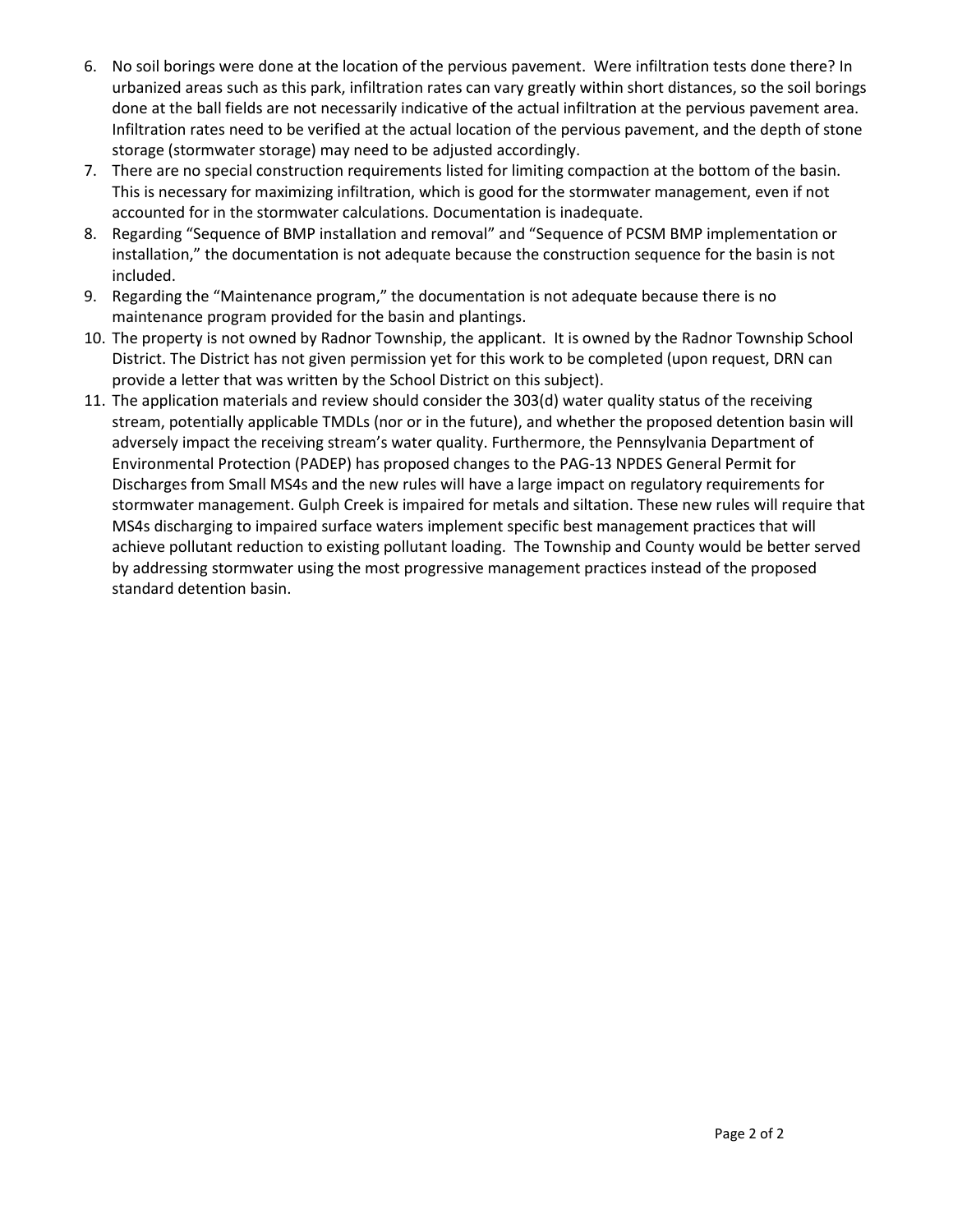

# **Research Assessing the Safety Hazards Associated with Detention Basins**

**Safety Hazards:** Detention basins pose multiple potential safety hazards including drowning, exposure to contaminated water, and increased exposure of adjacent community to mosquito transmitted diseases. Standards for the design of stormwater basins are primarily based on improving water quality, and few standards address the safety of civilian populations. Furthermore, the location of stormwater basins near high traffic areas (i.e. parks) leads the public to think it is an amenity, rather than a device treating polluted water and heightens the potential for injury.

- 1. Jones, J. E., Ben Urbonas, P. E., & Pittinger, R. (2012). Essential Safety Considerations for Urban Stormwater Retention and Detention Ponds. Stormwater Magazine.
	- a. Detention ponds can be installed adjacent to incompatible land uses, and therefore the location of stormwater facilities leads to high potential for human injury. Stormwater facilities are typically located near high trafficked areas, in residential neighborhoods, near schools or trails or playgrounds. The public is effectively invited to spend time near these facilities, and little is typically done to minimize obvious risks associated with these facilities because public safety is not a specific design objective. When facilities are located where children congregate, multiple layers of safety are necessary.
	- b. Hydraulic structures are designed and constructed in a manner that makes them hazardous. For example, steel bars on grates are not beveled, rounded, or covered, but have sharp ends. Bolts have jagged, exposed ends. Gaps between steel bars and concrete walls are too wide. Railings are either not used where they should be or are improperly designed.
	- c. Inflow and outflow pipes are quickly inundated and then not visible making them a safety hazard. For example, a dry pond in an office park had a rapid rise, and a child playing in the pond was apparently knocked down by jet flows from an inlet pipe, tumbled by vortex flows, and ultimately, dragged into an unprotected outlet pipe by suction forces.
	- d. Furthermore, racks put on the opening of pipes pose a danger to the public because they can impinge a person against them during high velocity flow. If the racks are too close to the outlet, a person can be knocked over by impulse forces and then sucked into or pinned against outlet structure.
	- e. Designers typically fail to recognize that events larger than the design event can and do occur. This makes the facilities inadequate when larger storms occur.

DELAWARE RIVERKEEPER NETWORK 925 Canal Street, Suite 3701 Bristol, PA 19007 Office: (215) 369-1188 fax: (215)369-1181 drn@delawareriverkeeper.org www.delawareriverkeeper.org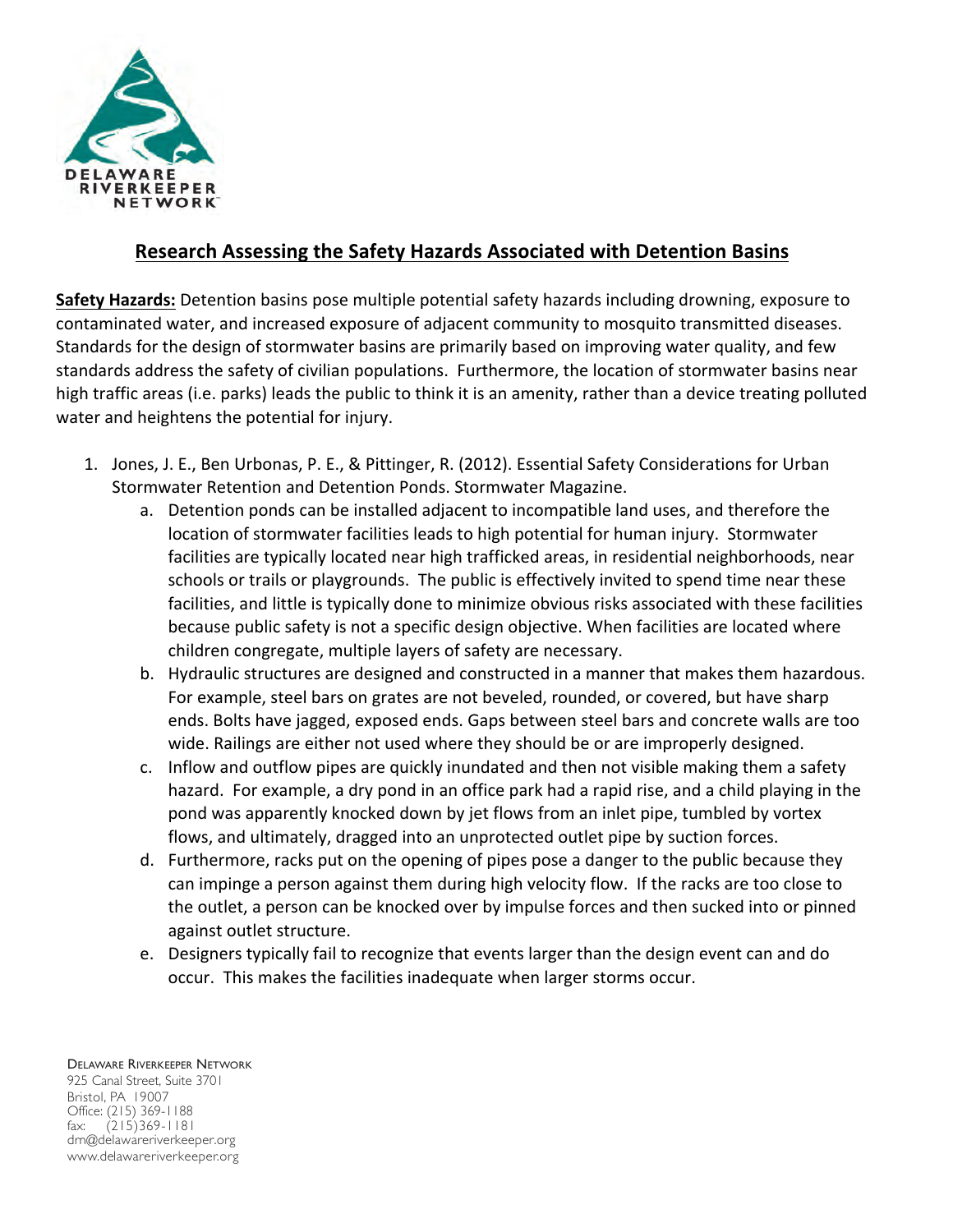- 2. American Society of Civil Engineers et al. (2013). Guidance for Protection of Public Safety at Urban Stormwater Management Facilities. May 2013
	- a. Physical risk is due to the sharp edges, confined spaces, unreliable footing, slippery surfaces, uneven ground, and abrasive surfaces associated with stormwater facilities.
	- b. Stormwater runoff often has pollutants that can adversely affect public health, including bacteria, viruses, trash, diapers, hypodermic needles, and hazardous needles.
	- c. High-velocity and rapidly rising flow can be overwhelming to even adults let alone children. This is particularly hazardous where there are areas that double as pedestrian access and are subject to inundation.
	- d. People swept into long pipes could be trapped and submerged for minutes if not longer.
	- e. Erosion can occur in areas where pedestrian traffic is anticipated.
	- f. Earthen embankments or pond sides can fail upon overtopping or erode away over time.
	- g. Threats to public safety include potential harm to maintenance workers. For example, steep slopes are hazardous when using heavy equipment such as lawn mowers.
	- h. There is a lack of understanding about the hazards that these facilities pose. Although News coverage does increase public awareness, this heightened awareness is usually limited to the local area and is typically short-lived.
- 3. Hansen, J.J. (undated ). Hazard Assessment for Water Retention and Detention Ponds. Available at: http://www.usfa.fema.gov/pdf/efop/efo45799.pdf
	- a. Detention basins are constructed based on standards that are written primarily for improving water quality and not for the safety of civilian populations.
	- b. Risks and hazards associated with detention basins include drowning, exposure to contaminated water, and increased abundance of mosquito populations and associated disease vectors.
	- c. Drowning is the second leading cause of unintentional death according to the Center for Disease Control.
	- d. Ponds attract people and children and can be mistaken for a recreational body of water.
	- e. Children can crawl into pipes resulting in no way of escape. Furthermore, racks which reduce this risk can result in a person or child being pinned against the rack by the force of flowing water.
	- f. Steep slopes on one or more sides and fences aimed at keeping people out can become a barrier to rescue crews in an emergency.
	- g. Exposure to contaminated water is associated with several common illnesses (Gastrointestinal, infectious hepatitis or aseptic meningitis, leptospirosis, intestinal bacteria such as E.Coli Salmonella, shiggela, Hepatitis A Virus, typhoid, paratyphoid, and tetanus).
	- h. Ponds increase the potential for mosquito habitat, and therefore, increase the potential for exposure of adjacent community to West Nile Virus.
- 4. Guo, J. C., Jones, J. E., & Earles, A. (2010). Method of superimposition for suction force on trash rack. Journal of Irrigation and Drainage Engineering, 136(11), 781-785.
	- a. Urban flood flows are quick, concentrated, and fast. Therefore safety around storm facilities is a concern for the public.
	- b. A trash rack at a stormwater facility's outfall entrance can prevent a human body from being washed into the pipe, but it also increases the flow velocity resulting in pinning force on a human body if trapped in the basin.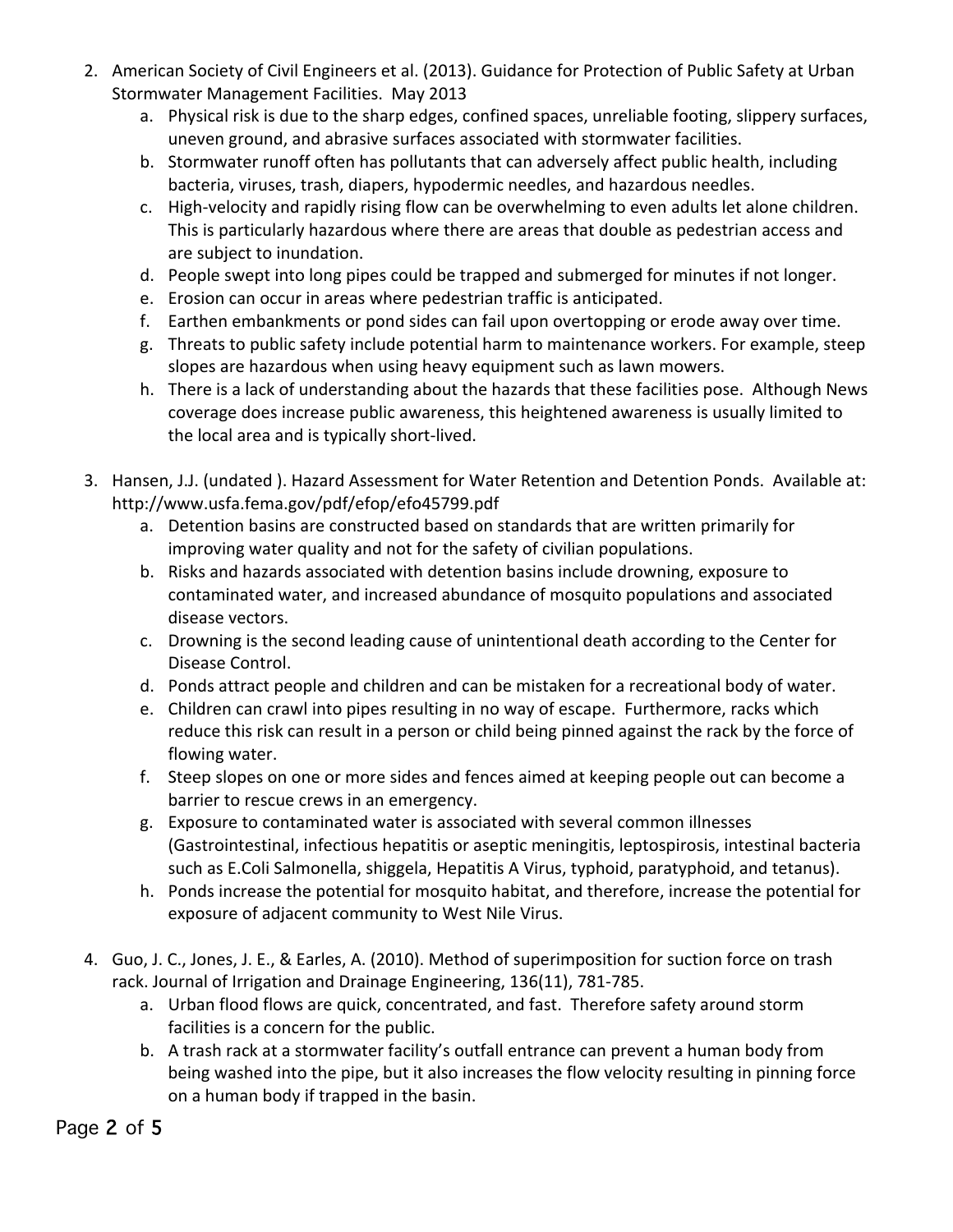- 5. Guo, J. C., & Jones, J. (2009). Pinning Force during Closure Process at Blocked Pipe Entrance. Journal of irrigation and drainage engineering,  $136(2)$ ,  $141-144$ . of a
	- a. During a storm, a trapped person will flow with water towards the outfall entrance. The flow force acting on a person can be pinning at first but eventually deadly.
	- b. It is difficult to quantify and design for this flow force.
- 6. Metzger, M. E. (2004). Managing mosquitoes in stormwater treatment devices. Univ. Calif ANR Publ, 8125(11).
	- a. Stormwater facilities often provide aquatic habitats suitable for mosquitoes and other vector species as an unintended consequence.
	- b. Mosquito management is critical to prevent disease transmission but is often overlooked.
	- c. Most stormwater facilities remain unsupervised for extended periods and therefore, mosquito breeding could occur unobserved and uncontrolled.
	- d. If not designed properly, mosquitoe control requires the use of pesticides which has additional potential health hazards.
- 7. Chaplin, N. (2003). Personal Injury Litigation as a Barrier to the Adoption of Sustainable Drainage Ponds-A Proposal for Legislative Reform.
	- a. Where there are a significant number of visitors, there is an increased risk of injury from stormwater ponds and an increased liability of civil litigation which seeks damages.
	- b. In certain climates, ice becomes an additional danger.
	- c. Blue green algae blooms from fertilizer runoff can produce toxic chemicals which pose a threat to wild and domestic animals and humans. Furthermore, a pool covered in algae may make the presence of water less apparent to a child.
	- d. Operators or owners of stormwater basins can face civil action were a person to drown or be injured. Even where there are warnings communicating dangers and basins are designed in accordance with the law, litigation can still be pursued against the owner.
- 8. Shinde, P.S. (2002). Multi-use of Stormwater Detention Ponds in Parks and Open Spaces. MLA Thesis, University of Georgia.
	- a. The outlet of a detention basin is designed to slow down flow, and therefore, is either a constricted culvert or narrow pipe. Large volumes of water exert a lot of pressure on narrow outlets leading to faster flow. However, broad open outlets are much safer than narrow outlets.
- 9. Ferguson, B. K. (1998). Introduction to stormwater: concept, purpose, design. John Wiley & Sons.
	- a. Detention basins functionally become a trap for people to fall into and drown.
	- b. Even if sloped correctly, a child can be trapped against a trash rack when there is excess water entering the culvert. For example, a 4 year old girl in State College, PA, slid down wet slippery grass and became trapped. Even two men who tried to pull her away failed due to the force of water, and she drowned.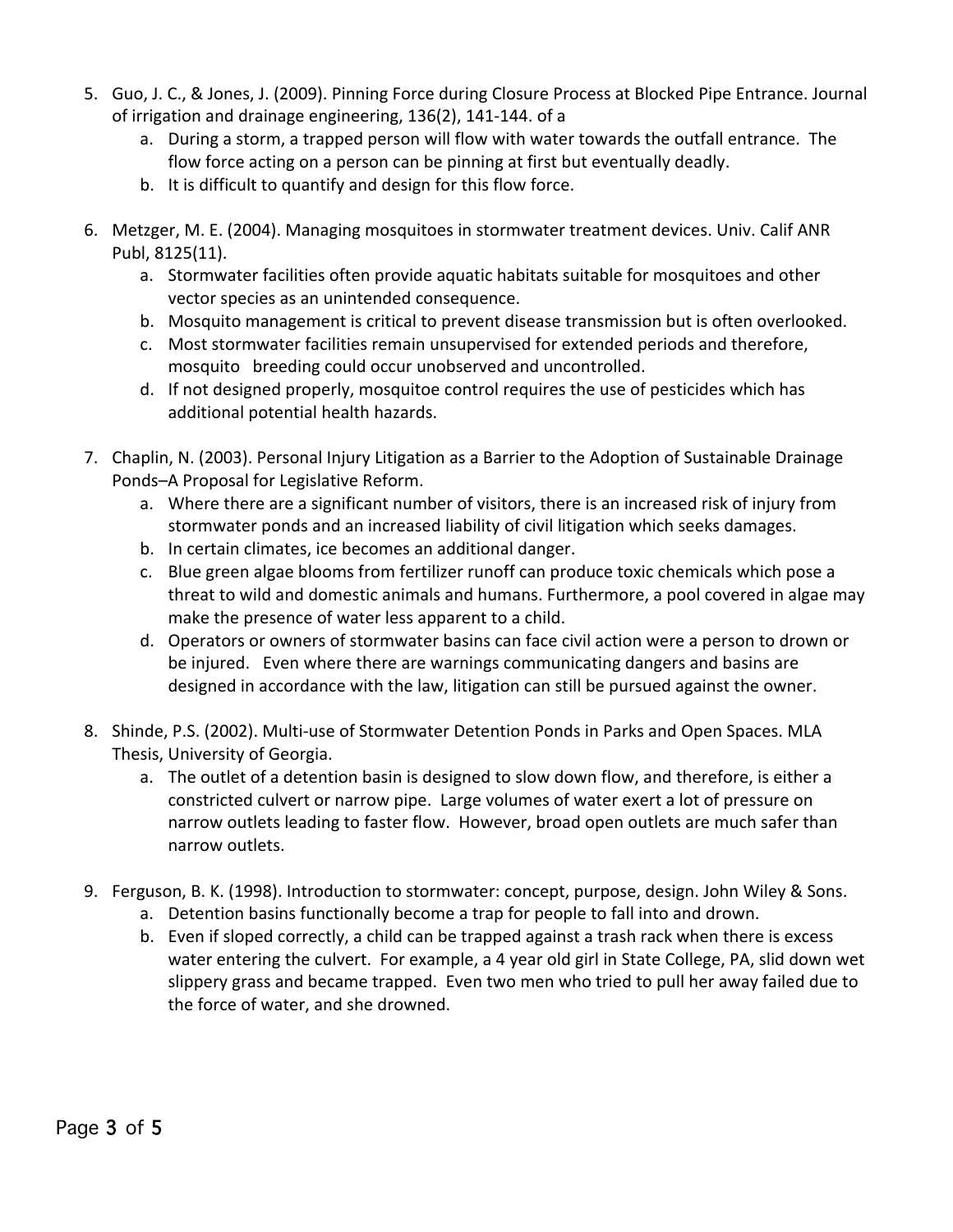Fencing: Fencing around a basin can itself become a hindrance for rescue personnel, impede escape, and limit maintenance. 

- 1. Jones, J.E., et al. (2013). Public Safety at Stormwater Management Facilities. Water Environment Federation Stormwater Report.
	- a. Fences cannot be relied on exclusively for safety, and fencing has not proven to be an effective deterrent.
	- b. Many children or youth view climbing a fence as an exciting challenge.
	- c. Ponds surrounded by fences are not as well maintained and therefore, a greater safety hazard.
	- d. Fences block vision and impede emergency access, rescue attempts, and escape.
	- e. Fences can create more danger than they are intending to mitigate.
- 2. Liebl, D.S. (2006) Stormwater Detention Ponds Site Safety and Design. Solid and Hazardous Waste Education Center, University of Wisconsin- Extension.
	- a. "Generally, fencing should not be necessary if other appropriate design practices are used."
	- b. Although fencing may discourage toddlers, it can be viewed as a worthy and exciting challenge to some children and older youth.
	- c. Fences can hinder mowing and collect debris.
	- d. Fences can hamper rescue efforts.
- 3. Chaplin, N. (2003). Personal Injury Litigation as a Barrier to the Adoption of Sustainable Drainage Ponds-A Proposal for Legislative Reform.
	- a. Fences simply act as a challenge to be overcome.
	- b. Fences reduce safety by acting as a visual and physical barrier.
	- c. Even the most substantial fence is still scaleable.
- 4. Shinde, P.S. (2002). Multi-use of Stormwater Detention Ponds in Parks and Open Spaces. MLA Thesis, University of Georgia.
	- a. Fences are expensive to install and maintain.
	- b. Fences produce edges which increases grounds maintenance needs.
	- c. "Fencing of detention ponds should be discouraged wherever possible"